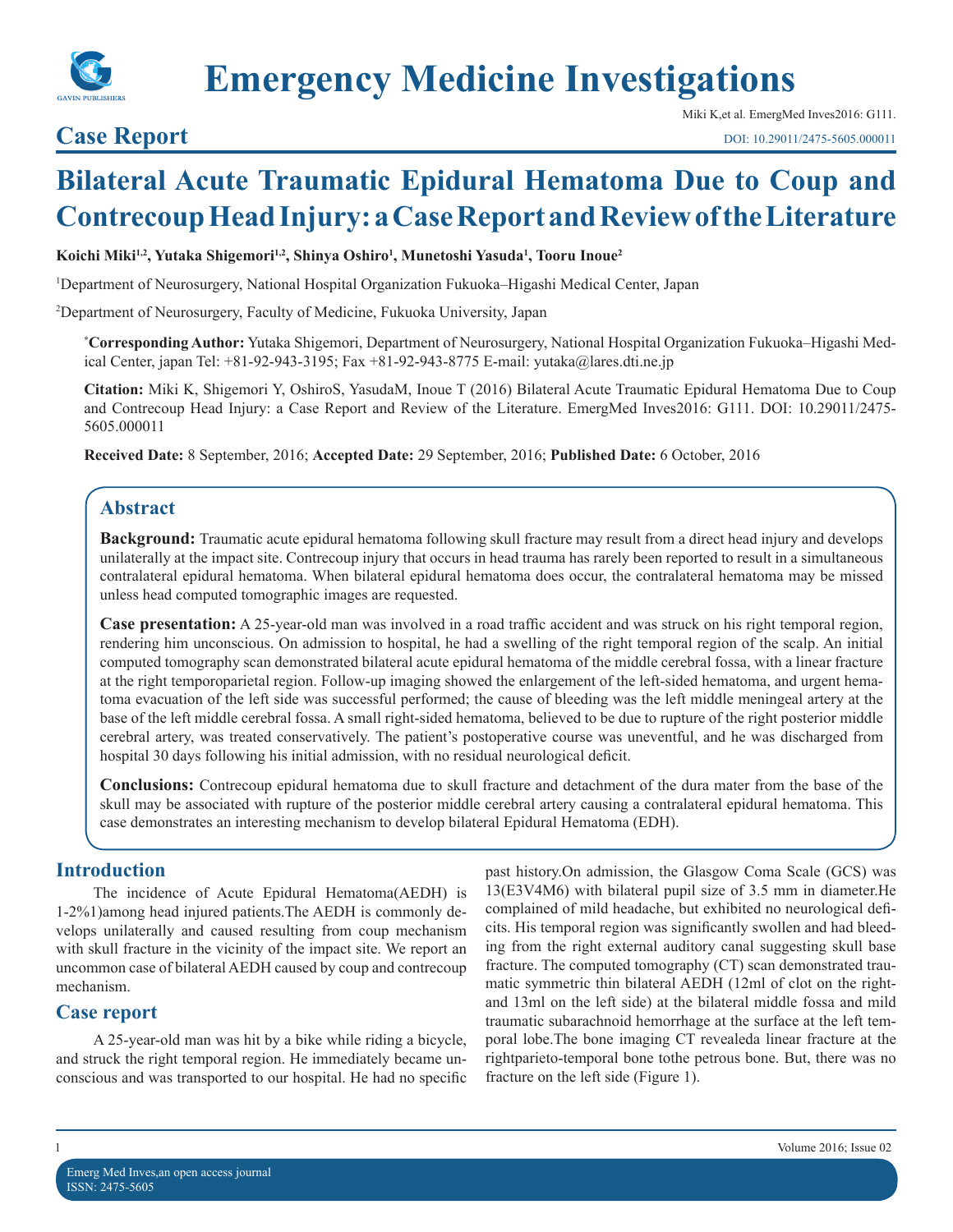**Citation:** Miki K, Shigemori Y, OshiroS, YasudaM, Inoue T (2016) Bilateral Acute Traumatic Epidural Hematoma Due to Coup and Contrecoup Head Injury: a Case Report and Review of the Literature. EmergMed Inves2016: G111.



**Figure 1:** Initial skull Computed Tomography (CT) scan on admission showing a high density lesion at the bilateral parieto-temporal region, suggesting acute epidural hematoma (a, b), and traumatic subarachnoid hemorrhage at the left temporal tip (c). Skull CT scan with bone window demonstrating a fracture of parieto-temoral bone and petrous bone on the right side (d-f).

His consciousness was gradually within 1.5 hours after injury.When the CT scan showing the growth of AEDH in the left contrecoup lesion (42ml), but no changed of the volume on the right side (Figure 2).



**Figure 2:** a.Initial Skull CT scan of the reconstruction 3D demonstrating afracture at the right parieto-temopral region andb. nofracture on the left side

An emergencyevacuation of hematoma on the left side was then performed. During the operation, the bleeding point was the middle meningeal artery at the left middle fossa base, and successfully coagulated after hematoma evacuation (Figure 2).Postoperative course was uneventful and the righthematoma was conservatively treated. He was discharged at 30 days after injury without neurological deficit.

#### **Discussion**

Traumatic AEDH is commonly caused by coup mechanism with a skull fracture unilaterally.AEDH concomitantly caused by coup and contra coup mechanisms are quite uncommon with an incidence of 0.5-10% in all AEDH[1-10]. In the cases of bilateral AEDH,unilateral hematoma often develops later without finding on the initial CT. The concomitantly developed AEDH caused by coup and / or cotra coup mechanisms is quite uncommon. Only eight cases have been reported in literature about AEDH caused by coup and cotrecoupmechanisms[11-18].The clinical features of them are summarized in Table 1.

| Case<br>No. | Author &<br>Year                     | Age &<br><b>Sex</b> | Accident | $Con-$<br>siousness | Injury<br>site | Coup<br>injury           | $Con-$<br>trecoup<br>injury | Site of<br>contre-<br>coup<br><b>EDH</b> | Opera-<br>tion for<br>contre-<br>coup<br><b>EDH</b> | Origin of<br>bleeding       | Outcom    |
|-------------|--------------------------------------|---------------------|----------|---------------------|----------------|--------------------------|-----------------------------|------------------------------------------|-----------------------------------------------------|-----------------------------|-----------|
|             | Okamoto<br>$16$ , 1983               | 51 F                | Fall     | Alert               | Occipital      | $\overline{\phantom{a}}$ |                             | Frontal                                  | $^{+}$                                              | unknown                     | <b>GR</b> |
| 2           | Balasubra-<br>$maniam11$ ).,<br>1991 | 21 M                | Fall     | Confu-<br>sion      | Parietal       | <b>EDH</b>               |                             | Frontal                                  | $^+$                                                | Small<br>vessels of<br>dura | <b>GR</b> |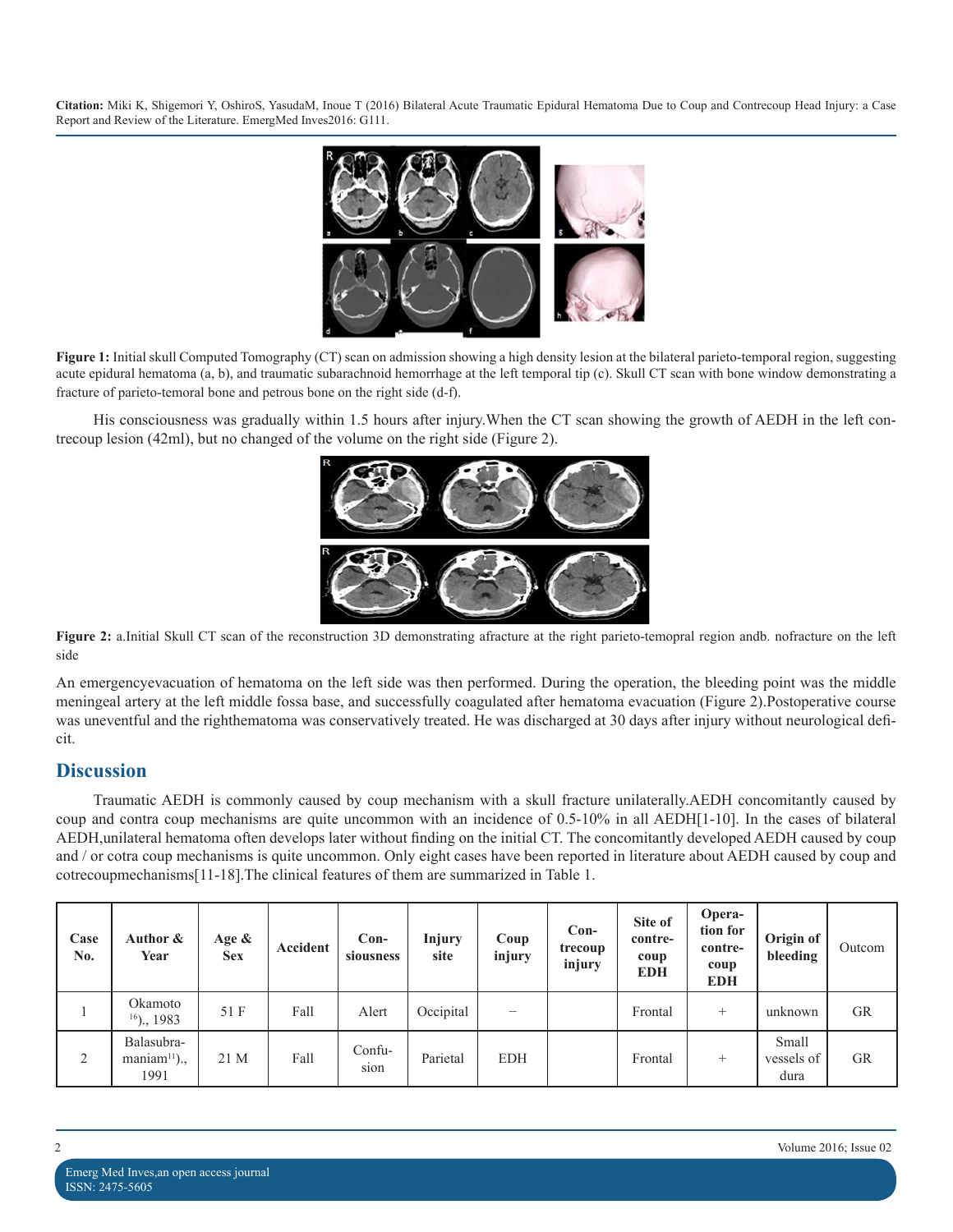**Citation:** Miki K, Shigemori Y, OshiroS, YasudaM, Inoue T (2016) Bilateral Acute Traumatic Epidural Hematoma Due to Coup and Contrecoup Head Injury: a Case Report and Review of the Literature. EmergMed Inves2016: G111.

| 3              | Miyazaki<br>$14$ )., 1995            | 52 F | <b>TA</b> | Alert            | Occipital            | <b>SDH</b>        | <b>SAH</b>  | Frontal             | $^{+}$          | Small<br>vessels of<br>dura | <b>GR</b> |
|----------------|--------------------------------------|------|-----------|------------------|----------------------|-------------------|-------------|---------------------|-----------------|-----------------------------|-----------|
|                |                                      |      |           |                  |                      |                   | <b>ASDH</b> |                     |                 |                             |           |
| $\overline{4}$ | $Mo-$<br>tohashi $^{15}$ ).,<br>2000 | 59 F | Stumble   | Alert            | Occipital            | $\qquad \qquad -$ |             | Frontal             |                 | $\overline{\phantom{0}}$    | <b>GR</b> |
| 5              | Mishra $12$ ).,                      | 50 M | Axe       | GCS <sub>3</sub> | Frontal-<br>parietal | contusion         |             | Fronto-<br>parietal | $\! + \!\!\!\!$ | Unkown                      | GR        |
|                | 2001                                 |      |           |                  |                      |                   |             |                     |                 |                             |           |
| 6              | Mitsuy-<br>$ama^{13}$ )              | 50 F | TA        | Alert            | Parietal             | <b>EDH</b>        |             | Frontal             | -               | $\overline{\phantom{0}}$    | <b>GR</b> |
|                | .,2004                               |      |           |                  |                      |                   |             |                     |                 |                             |           |
| $\tau$         | Sato $17$ ).,                        | 68 F | TA        | GCS 13           | Occipital            | <b>EDH</b>        |             | Frontal             |                 | $\overline{\phantom{m}}$    | GR        |
|                | 2009                                 |      |           |                  |                      |                   |             |                     |                 |                             |           |
| $\,$ 8 $\,$    | Takeuchi<br>$20$ , 2010              | 60 F | <b>TA</b> | Alert            | Occipital            | <b>EDH</b>        |             | Frontal             |                 | $\overline{\phantom{m}}$    | <b>GR</b> |
| 9              | Present case                         | 25 M | TA        | GCS 13           | Temporal             | <b>EDH</b>        |             | Temporal            | $^{+}$          | <b>MMA</b>                  | <b>GR</b> |

**Table 1:** Clinical features of acute epidural hematoma caused by coup and cotrecoup mechanisms

The six women and two men were mean aged of 48.4 years old (21 to 68).Many cases had skull fracture at the impact side, except for Case 1, but the intracranial lesions and patient's condition is quite various. Neurological states of the patient on admission were generally good[11-19].

Patients with contrecoup mechanismAEDH had initial GCS of better than GCS 13 points except for Case 6. And, 4 cases (Case. 1, 2, 3, 5) underwent craniotomy(Table 1). The mechanism about the frontal AEDH caused by blow to the posterior region (Case. 1, 3, 4, 7, 8) has been comprehensively considered that the dura mater of lateral frontal region is easily detached from the inner table of the skull, the skull is deformed and intracranial negative pressure arise, small vessels of the superficial dura mater or meningeal artery are injured by impact at the time of injury [13-16,18].

Kuwayama[20]has described the first case of spontaneous bilateral AEDH, but bilateral and concomitantly developed traumatic AEDH is quite uncommon.Although, in the present case, there was no skull base and convexity fracture on the left side and the bleeding vessel was the posterior middle meningeal artery. We guess that the negative pressure was caused, recovering the deformation of skull due to deflection, as a result, detachment from the dura mater and injury of vascular occurred(Figure 3).



**Figure 3:** Skull CT scan, taken one hour and half later, showing enlargement of the left hematoma.

In the past report of pediatric AEDH without skull fracture[21]. In the children, the skull is easy deformed at the time of impact, so that detachment of dura matter.

In our case, the curvature of parieto-temporal bone and middle cranial fossa may involve detachment of dura mater. The review of the literatures[11-22] of bilateral epidural hematoma show the high incidence of young people (adolescence) and high energy accident. Whose have loose adhesion between the dural surface